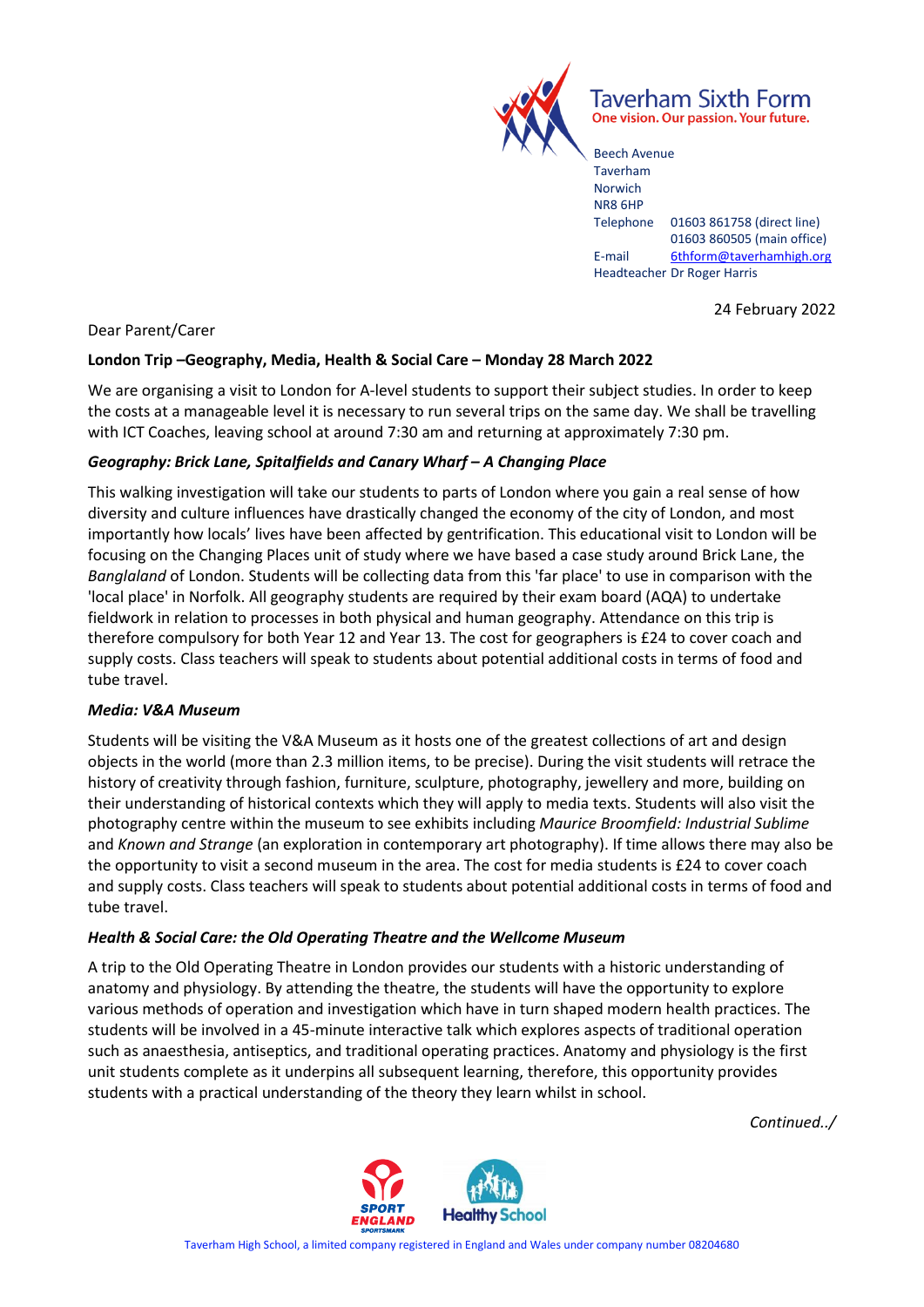Health & Social Care students will also be visiting the Wellcome Museum which has two exhibits linked to the course: *Medicine Man* and *Being Human*. Both exhibits explore how the human body has been understood over time and through different cultures. This unique collection broadens students understanding of health and social care practices outside of the western world. The collection is supplemented by commentators who discuss the colonial legacy of the collection, demonstrating how colonial power has come to shape our understanding of human care. The cost for heath and social care students is £38 to cover entry into the Old Operating Theatre, as well as coach and supply costs. Class teachers will speak to students about potential additional costs in terms of food and tube travel.

We hope that enough students will want to take part in order to make the trip viable (we will not be able to run the trip without sufficient interest). Please also be aware that there is limited space on the coach. Therefore in order to confirm a place, please pay on WisePay and return the reply slip promptly to Miss Reding. Geography students will have priority and all other places will be allocated on a first come, first serve basis. The deadline for payment and receipt of reply slips is Monday 7 March 2022.

NB: 16-19 bursary students may be eligible for full or part payment via an internal department transfer, instead of paying via WisePay. If so, please ask them to check asap with the sixth form office and complete a claims form.

If you have any questions, please contact the relevant subject teacher responsible for the trip details (as indicated on the reply slip below).

Yours faithfully

tredie

Miss H Reding Enrichment Co-ordinator